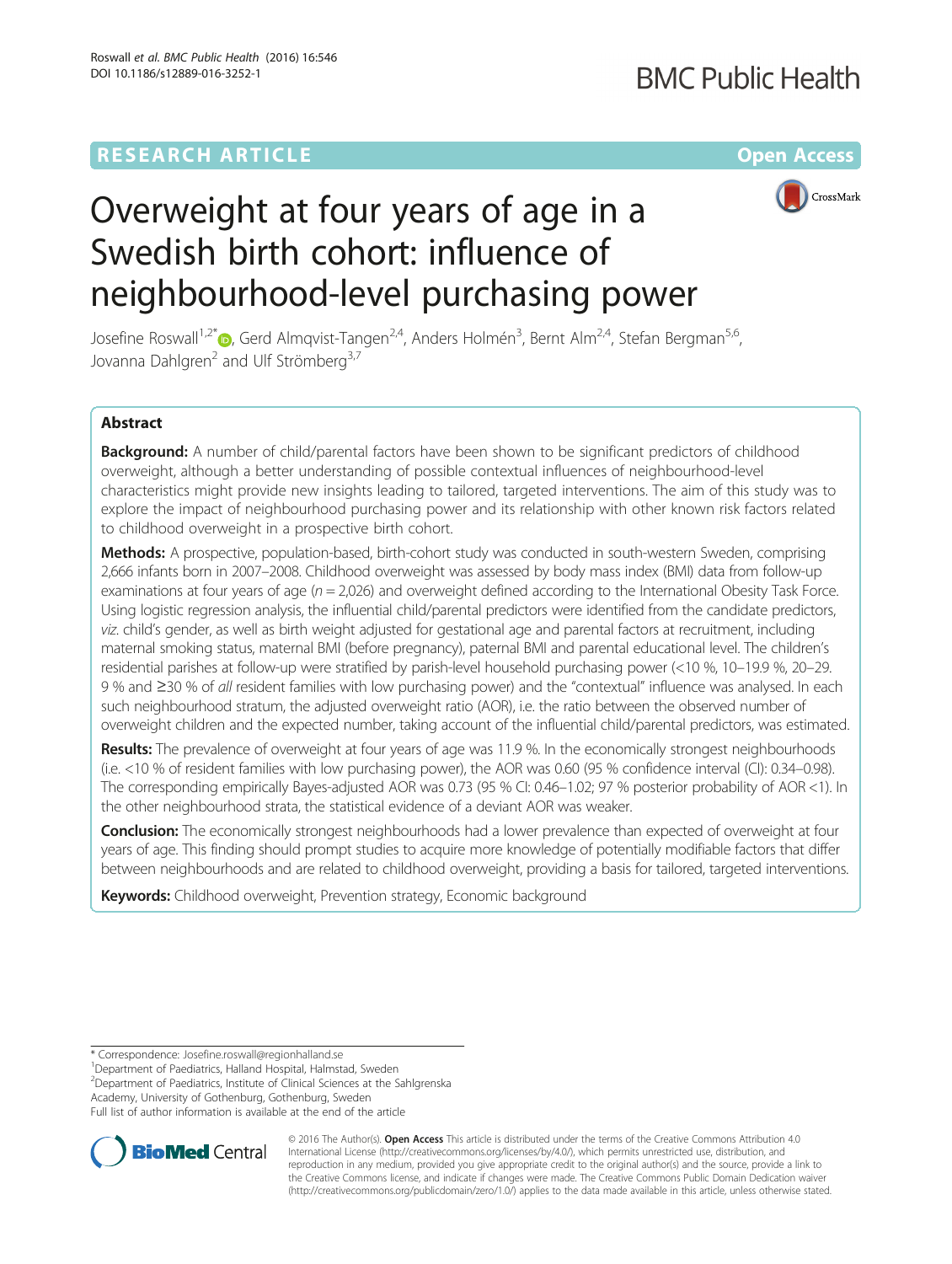#### Background

Childhood overweight and obesity have been increasing during the last 30 years. Among preschool children in Europe, overweight rates vary from 11 % in Romania to 30 % in Spain [[1, 2](#page-7-0)]. In Sweden, 15.6 % of seven to nine year olds have been found to be overweight [\[3](#page-7-0)] Childhood obesity shows a strong tracking into adulthood, and many children already become obese in early childhood [[4](#page-7-0), [5](#page-7-0)]. Life-time health risks, such as hyperlipidaemia, type 2 diabetes and heart disease, are related to childhood overweight [\[6](#page-7-0)]. Understanding factors influencing the risk of developing childhood overweight and obesity is important in order to tailor early intervention strategies.

Increasing evidence suggests that intrauterine and early life factors influence the risk of developing obesity. Both over- and under nutrition during uterine life is known to lead to an increased risk of obesity and subsequent metabolic health risks [\[7](#page-7-0)–[10\]](#page-7-0). Smoking during pregnancy and parental obesity and educational level has also been related to increased risk of overweight and obesity [\[11](#page-7-0)–[13\]](#page-7-0).

Associations between low socio-economic status (SES) and childhood obesity risk have been observed in several studies [\[11, 14](#page-7-0)]. During the beginning of the obesity epidemic, the increase in childhood obesity rates was reported to affect all SES groups [\[15\]](#page-7-0). Recent reports from some high-income countries now indicate a promising levelling-off in childhood overweight and obesity rates, but unfortunately only in some countries and not in others [[16](#page-7-0), [17](#page-7-0)]. Increasing disparity has been described between urban and rural areas, showing decreasing obesity rates in urban but not rural areas [[3\]](#page-7-0). On the other hand, obesity rates are still increasing in many developing countries presenting with a differential influence of geographical and socio-economic factors, with the greatest increase in obesity rates in urban areas in developing countries [[18\]](#page-8-0).

Previous research has found that child overweight and obesity are independently and negatively influenced by neighbourhood SES [\[19](#page-8-0)]. Health-related problems have been reported to be strongly associated with the social characteristics of communities and neighbourhoods [[19, 20\]](#page-8-0). One influential contextual factor that has been identified relates to food and grocery stores; whether they are located nearby and whether they offer a variety of healthy food choices at a reasonable cost [[21\]](#page-8-0). Observations based on aggregated data on food purchases and household SES indicate that poorer quality diets are more frequently consumed in households with limited economic means [[22\]](#page-8-0). Studies have shown considerable ethnic, socio-economic and behavioural disparities in childhood obesity and some studies have attempted to examine the impact of different neighbourhood conditions, such as safety, built-up environment or access to healthy food choices, on childhood obesity [[23\]](#page-8-0).

A better understanding of possible contextual influences of neighbourhood-level characteristics might provide new insights leading to tailored, targeted interventions. The aim of this study was to explore the impact of neighbourhood purchasing power and its relationship with other known risk factors in relation to childhood overweight in a prospective birth cohort.

#### **Methods**

The present study is part of a larger Swedish project called the "Halland Health and Growth Study" ( $H^2$ GS). The main goal of the  $H^2GS$  is to increase our understanding of the concept of child health and growth from a parental perspective, focusing on parental needs, and a medical/social perspective, elucidating risk factors for growth disturbances. The project was approved by the Research Ethics Committee at Lund University. Written consent was obtained from the parents of the infants involved.

#### Study design

The  $H^2$ GS was designed as a prospective, populationbased, birth-cohort study that recruited newborns and their families in the region of Halland, south-western Sweden, between 1 October 2007 and 31 December 2008, with 2,666 of a total of 3,860 newborns included. Parents and infants were recruited at first regular visit to child health care clinic at around 1 week of age. Written informed consent was collected from the infants parents. Parents filled in questionnaires regarding background data, food and lifestyle at newborn, 4, 12, 18, 24, 36 and 48 M of age. Height, weight, head and waist circumference was measured by trained child health care nurses at each of these time points. The study protocol, recruitment strategy and the representativeness of the sample have been reported in detail elsewhere [\[24](#page-8-0)].

#### Outcome: overweight at four years of age

Follow-up data for the cohort children have been registered at one, four, six, 12 and 18 months, as well as at two, three and four years of age. We focus here on outcome data on body mass index (BMI) at four years. In all, 2,026 children (1,013 boys and 1,013 girls) with outcome data were included. Their median age at examination was 4.0 years (range: 3.6–5.0 years; 11 children were older than 4.5 years). The examinations were performed during the calendar period 18 August 2011 to 30 October 2013.

The reported BMIs were transformed to gender- and age-specific standard deviation scores (SDS), using the estimated mean and SD functions based on Swedish reference data [[25](#page-8-0)]. Hence, SDS equals the difference between the observed and estimated mean BMI divided by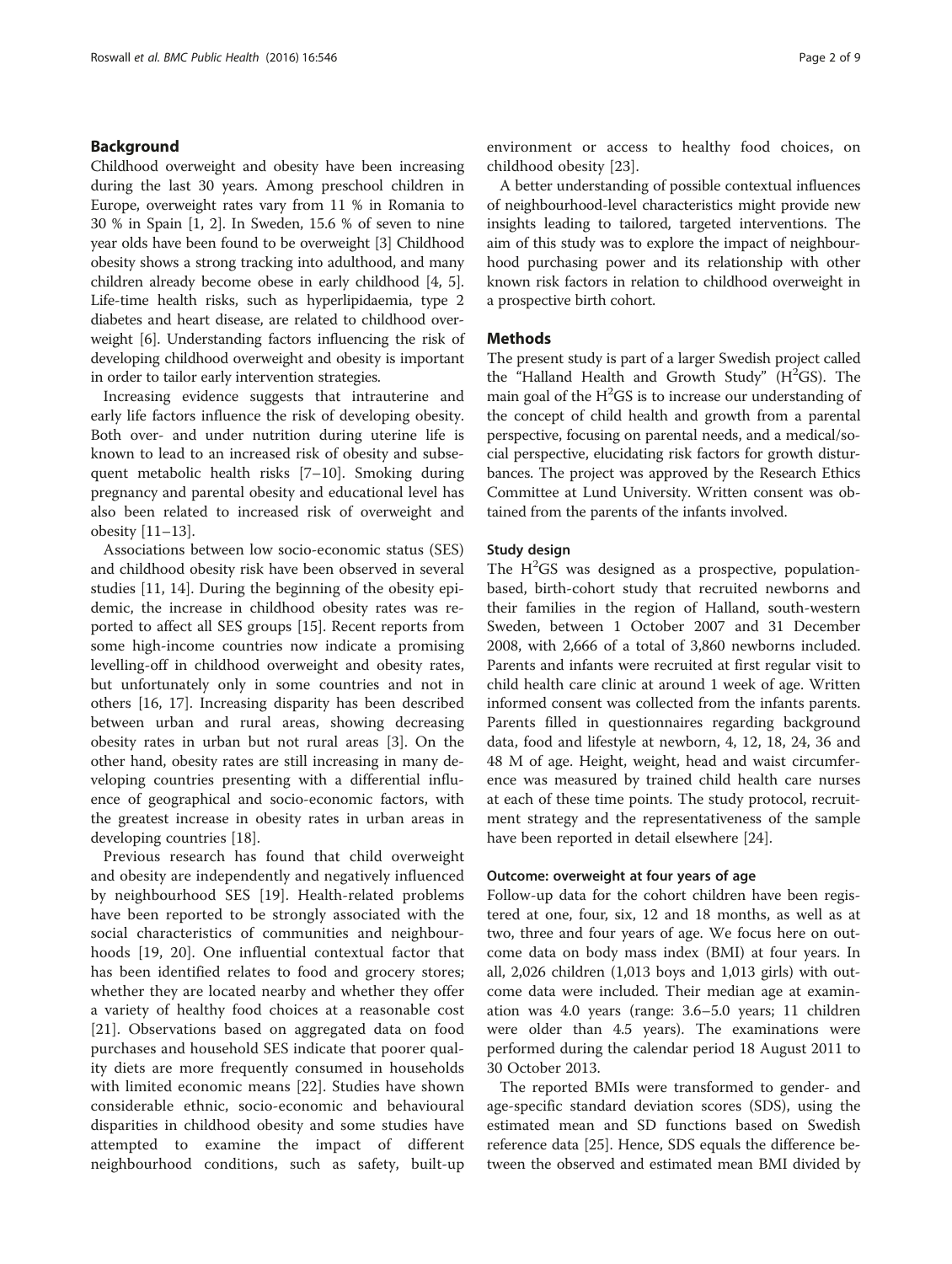the SD, with regard to gender and age. Taking into account the internationally established reference BMI values presented by Cole [[26\]](#page-8-0), overweight at 4.0 years of age was defined as having an SDS of >1.19 for boys or an SDS of >1.11 for girls. These SDS cut-offs also classified overweight in accordance with Cole's reference BMI values for the children with ages at examination deviating from 4.0 years, within the age range 3.6–5.0 years (due to the adjustment for age incorporated in the SDS calculation).

#### Candidate child/parental predictors of overweight

Child gender was a candidate predictor of overweight, indicated by the fact that differential gender-specific cutoff points for SDS were derived from Cole's international reference values (SDS >1.19 for boys and SDS >1.11 for girls correspond to expected proportions of 11.7 % and 13.3 % respectively in the Swedish reference population) [[25\]](#page-8-0). Another predictor was birth weight adjusted for gestational age, with data obtained from medical records (not available for six children delivered outside the region of Halland). More precisely, the children were classified as either born large for gestational age (LGA) if >2 SDS ( $n = 66$ ) or normal birth weight ( $n = 1937$ ) respectively, according to Swedish reference standards [\[27](#page-8-0)]. Candidate parental predictors included well known risk factors such as mother's smoking status (no, yes), mother's BMI before pregnancy  $(\leq 25, >25-30, >30)$ , father's BMI ( $\leq$ 25,  $>$ 25-30,  $>$ 30) and parental educational level (none post-secondary, one post-secondary, both post-secondary). [\[11,](#page-7-0) [28](#page-8-0), [29](#page-8-0)]. Data on the candidate parental predictors were self-reported at the first visit at the child health care center (usually one week after childbirth), i.e. when the first questionnaire was filled out. These data are not complete for the families of the 2,026 study children (numbers of missing values: mother smoking,  $n = 91$ ; mother's BMI,  $n = 137$ ; father's BMI,  $n = 329$ ; and parental educational level,  $n = 207$ ).

The frequency distributions of the candidate predictors are given in Table [1](#page-3-0). The prevalence of smoking mothers was 5.1 % (disregarding mothers with missing values). The prevalence of obese mothers (BMI >30) before pregnancy was 7.8 %. The prevalence of obese fathers was 7.7 %. Thirty-five per cent of the families had a "low" educational level, i.e. none of the parents had attained a post-secondary education.

#### Neighbourhood-level characteristics

Statistics Sweden provided parish-level data from 2010, relating to the indicator we were considering, viz. the proportion of families with low household purchasing power among *all* resident families with at least one child ≤19 years old; family with the same residential address. Household purchasing power was calculated as

total disposable family income adjusted for the composition of the family (number of adults and children), while low household purchasing power was defined according to the Swedish standard, corresponding to ≤19,500 USD annually. The parishes were classified into <10 %, 10– 19.9 %, 20–29.9 % and ≥30 %, based on the indicator reflecting neighbourhood purchasing power (Fig. [1a](#page-4-0)). The same indicator and classification have been used in a previous report on breastfeeding based on this birth cohort [[30](#page-8-0)].

We aimed to geo-code the study children according to their residential parishes at the follow-up examination and we were able to match the study children to the national population registry in May 2014. As a result, each child was geo-coded with respect to his/her residential parish nationally registered in May 2014 (58 parishes in the region). We were not able to geo-code six study children, as they had moved away from the region of Halland.

#### Statistical methods

We analysed associations between overweight at four years of age and the candidate predictors using logistic regression. Firstly, univariate analyses for each candidate predictor were carried out. A multiple logistic regression model was then fitted by backward selection of the candidate predictors ( $P$ -value for exclusion >0.10) and possible interaction effects were evaluated. Only significant interactions ( $P < 0.05$ ) were included [\[31\]](#page-8-0).

The possible contextual influence of neighbourhood purchasing power was addressed tentatively by descriptive statistics in each neighbourhood-level stratum. We performed a multi-level analysis in order to estimate the influence of neighbourhood purchasing power. Multilevel modelling distinguishes individual and neighbourhood levels of information in a model [[32\]](#page-8-0). The multilevel analysis estimated, for each group of residential areas, the adjusted overweight ratio (AOR), i.e. the ratio between the observed number of overweight children in a given neighbourhood stratum and the expected number for the total cohort with stratification for the influential child/parental predictors. The empirical Bayesadjusted estimate of AOR (denoted  $AOR_{EB}$ ) was calculated by employing a hierarchical Bayesian model, using a prior Gamma model for the neighbourhood-level AORs  $(AOR_i \sim Gamma(\alpha, \beta), i = 1, 2, 3 \text{ and } 4; \text{ corre-}$ sponding to the four neighbourhood strata defined above) [\[33](#page-8-0)]. Bayesian smoothing of this kind generally yields "shrinkage" of the conventional AORs towards the expected average (i.e.  $AOR = 1$ ), which can be justified statistically [[32\]](#page-8-0).

For comparisons, the crude overweight ratio (COR) in each neighbourhood stratum was estimated analogously, but without stratification for the influential child/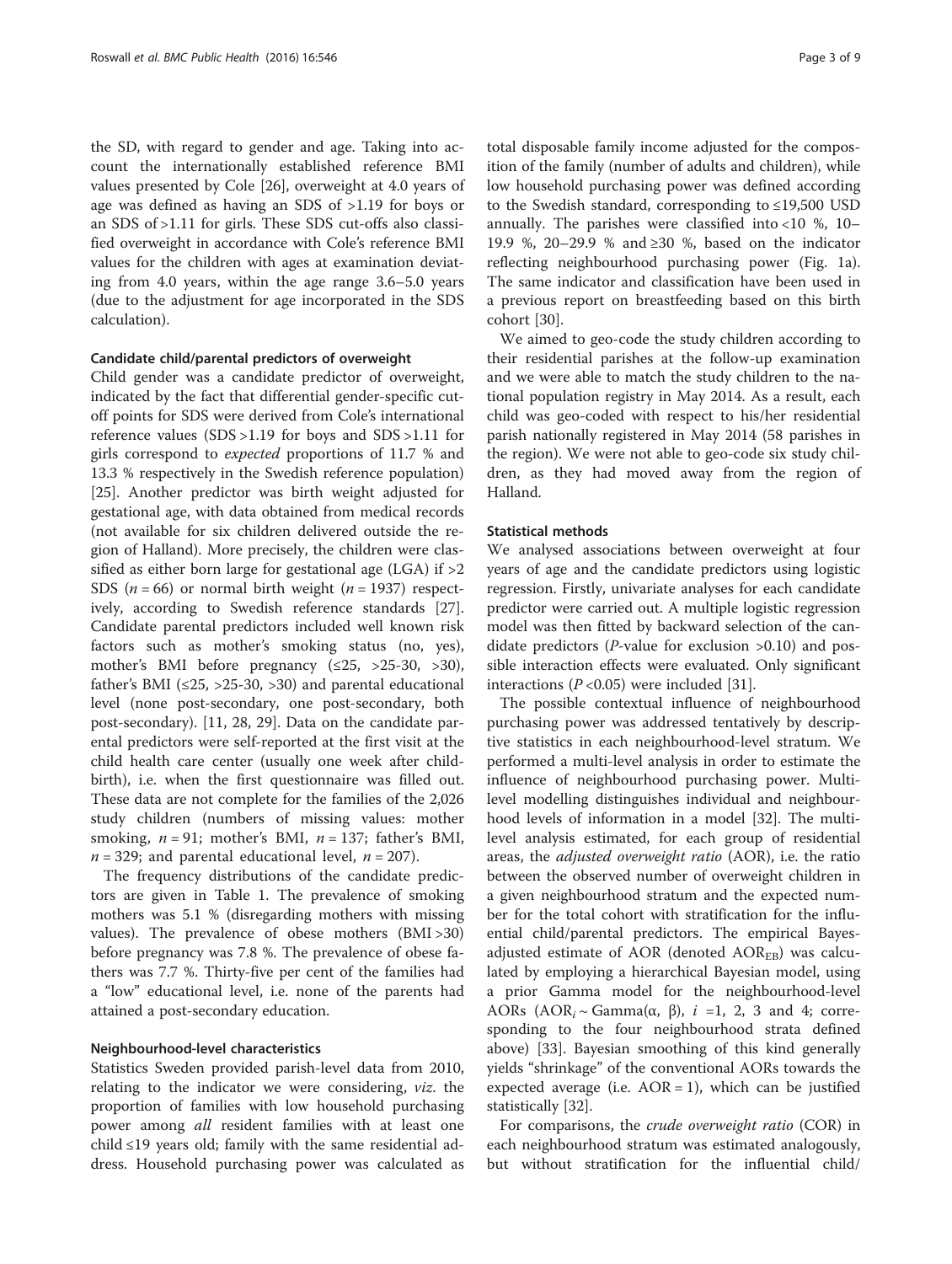|                                 |                               | Univariate models         |                | Multivariate model <sup>e</sup> |                |
|---------------------------------|-------------------------------|---------------------------|----------------|---------------------------------|----------------|
| Candidate predictors            | n (% overweight) <sup>a</sup> | OR (95 % CI) <sup>d</sup> | $\overline{P}$ | OR (95 % CI) <sup>d</sup>       | $\overline{P}$ |
| Child variables                 |                               |                           |                |                                 |                |
| Gender                          |                               |                           | 0.07           |                                 | 0.083          |
| Female                          | 1013 (13.2)                   | $1.28(0.98 - 1.67)$       |                | $1.32(0.97 - 1.83)$             |                |
| Male                            | 1013 (10.7)                   | 1.00 (reference)          |                | 1.00 (reference)                |                |
| Large for gestational age (LGA) |                               |                           | < 0.001        |                                 | 0.003          |
| No <sup>b</sup>                 | 1954 (11.5)                   | 1.00 (reference)          |                | 1.00 (reference)                |                |
| Yes                             | 66 (27.3)                     | 2.90 (1.66-5.07)          |                | 2.74 (1.42-5.28)                |                |
| Parental variables <sup>c</sup> |                               |                           |                |                                 |                |
| Mother smoking                  |                               |                           | 0.05           |                                 | Not included   |
| No                              | 1836 (11.6)                   | 1.00 (reference)          |                |                                 |                |
| Yes                             | 99 (18.2)                     | 1.69 (1.00-2.88)          |                |                                 |                |
| Mother's BMI before pregnancy   |                               |                           | < 0.001        |                                 | 0.01           |
| $\leq$ 25                       | 1407 (10.0)                   | 1.00 (reference)          |                | 1.00 (reference)                |                |
| $25 - 30$                       | 334 (16.8)                    | $1.81(1.29 - 2.53)$       |                | 1.56 (1.06-2.29)                |                |
| $30+$                           | 148 (19.6)                    | $2.19(1.41 - 3.40)$       |                | 1.87 (1.14-3.09)                |                |
| Father's BMI                    |                               |                           | < 0.001        |                                 | < 0.001        |
| $\leq$ 25                       | 866 (7.4)                     | 1.00 (reference)          |                | 1.00 (reference)                |                |
| $25 - 30$                       | 701 (13.0)                    | $1.87(1.34 - 2.62)$       |                | $1.84(1.30 - 2.60)$             |                |
| $30+$                           | 130 (25.4)                    | 4.26 (2.67-6.82)          |                | $3.49(2.11 - 5.75)$             |                |
| Parental educational level      |                               |                           | 0.001          |                                 | 0.03           |
| None post-secondary             | 641 (15.0)                    | $2.03(1.41 - 2.92)$       |                | $1.69(1.13 - 2.53)$             |                |
| One post-secondary              | 578 (11.4)                    | 1.48 (1.00-2.19)          |                | 1.29 (0.84-1.98)                |                |
| Both post-secondary             | 600 (8.0)                     | 1.00 (reference)          |                | 1.00 (reference)                |                |

<span id="page-3-0"></span>Table 1 Associations between overweight at four years of age and the candidate predictors

<sup>a</sup>Study children categorised according to each candidate predictor. The total number of children in the birth cohort with data on overweight at four years of follow-up = 2,026. The number of missing values for candidate predictors: LGA,  $n = 6$ ; mother smoking,  $n = 91$ ; mother's BMI,  $n = 137$ ; father's BMI,  $n = 329$ ; parental educational level,  $n = 207$ 

 $^{\rm b}$ This category includes 23 SGA (small for gestational age) children (none of these children was overweight at four years)

c Questionnaire data obtained at recruitment

d Estimated odds ratio with 95 % confidence interval

eBackward selection of the candidate predictors (P for exclusion >0.10). No significant interaction effects between the selected variables. Number of children with complete data for the selected variables = 1,643 [818 boys (82 with overweight, 10.0 %) and 825 girls (101 with overweight, 12.2 %)]

parental predictors. The empirical Bayes-adjusted COR is denoted  $COR_{EB}$ . Moreover, we checked how sensitive the results were due to missing values for the influential child/parental predictors by 1) imputing the missing values, using the iterative Markov Chain Monte Carlo method with fully conditional specification, and 2) computing AORs as well as  $AOR_{EB}$ :s with complete data.

The statistical computations were performed using IBM SPSS 20.0.2 and, for the multi-level analyses, the Rapid Inquiry Facility free software [\[34](#page-8-0)].

#### Results

108 boys (10.7 %) and 134 girls (13.2 %) were overweight at four years. Each candidate predictor showed a marked effect on overweight at four years (Table 1). The final multiple logistic regression model excluded the candidate predictor of *mother smoking* (Table 1), due to

confounding by other influential predictors. There were no significant interaction effects.

The prevalence of overweight among children in the study living in the economically strongest neighbourhoods (i.e. less than 10 % of all resident families with low purchasing power) was 6.8 %, as compared to 12.8– 13.5 % in the other neighbourhood purchasing power strata (Table [2](#page-5-0)). The fact that the distributions of the influential parental predictors also varied across these neighbourhood strata should be taken into account. Furthermore, descriptive statistics indicated varying associations between child/parental predictors and overweight across the neighbourhood purchasing power strata (Table [2\)](#page-5-0). For example, indications of clear associations between father's BMI and overweight at four years were seen in all neighbourhood strata except the economically strongest neighbourhoods. The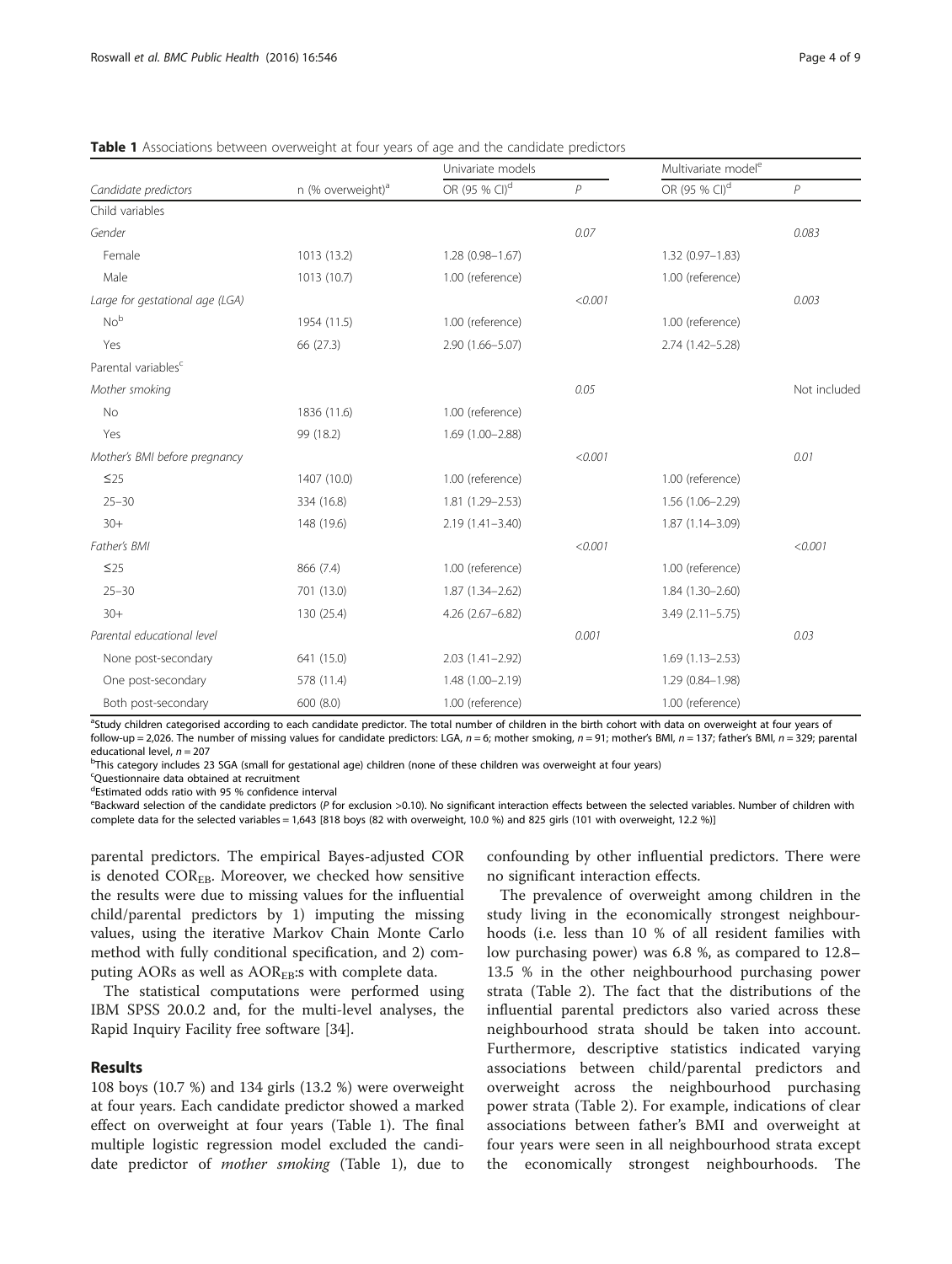<span id="page-4-0"></span>

number of observations in the poorest neighbourhoods was relatively small  $(n = 104)$ .

The multi-level analysis, which accounts for the influential child/parental predictors, yielded  $AOR_{ER} = 0.73$  (95 %) confidence interval: 0.46-1.02) for the economically strongest neighbourhoods (Table [3\)](#page-6-0). In other words, among the children living in the economically strongest neighbourhoods, 27 % fewer children than expected were overweight and the posterior probability of AOR <1 was 0.97 [\[35](#page-8-0)]. In the other neighbourhood strata, the statistical evidence of deviant AORs was weaker (Table [3](#page-6-0), Fig. 1b).

By imputing the missing values, the estimates changed only marginally and (as could be expected) the precision improved somewhat (Table [3](#page-6-0)). The results were consistent across repeated imputations (data not shown).

### **Discussion**

In this study, we have shown an independent effect of neighbourhood area purchasing power on the prevalence

of early childhood overweight. The economically strongest neighbourhoods presented a clearly reduced risk of overweight in early childhood and the associations between individual known influential factors differed according to neighbourhood area economic status. The economically strongest neighbourhood areas appeared to be protected against the effect of overweight in the father; the overall effect of father's weight status was almost abolished. This was contrary to the finding that paternity weight status, , still strongly influences risks in the poorer neighbourhoods.

It is worth noting that a high educational level had an impact on childhood overweight in some but not all areas according to neighbourhood purchasing power (Table [2\)](#page-5-0). Generally, our data indicated higher levels of overweight in the mean-/low-income areas than in the affluent neighbourhoods, regardless of educational level. This should be an insight of concern, emphasising the complexity of the socio-economic influence on an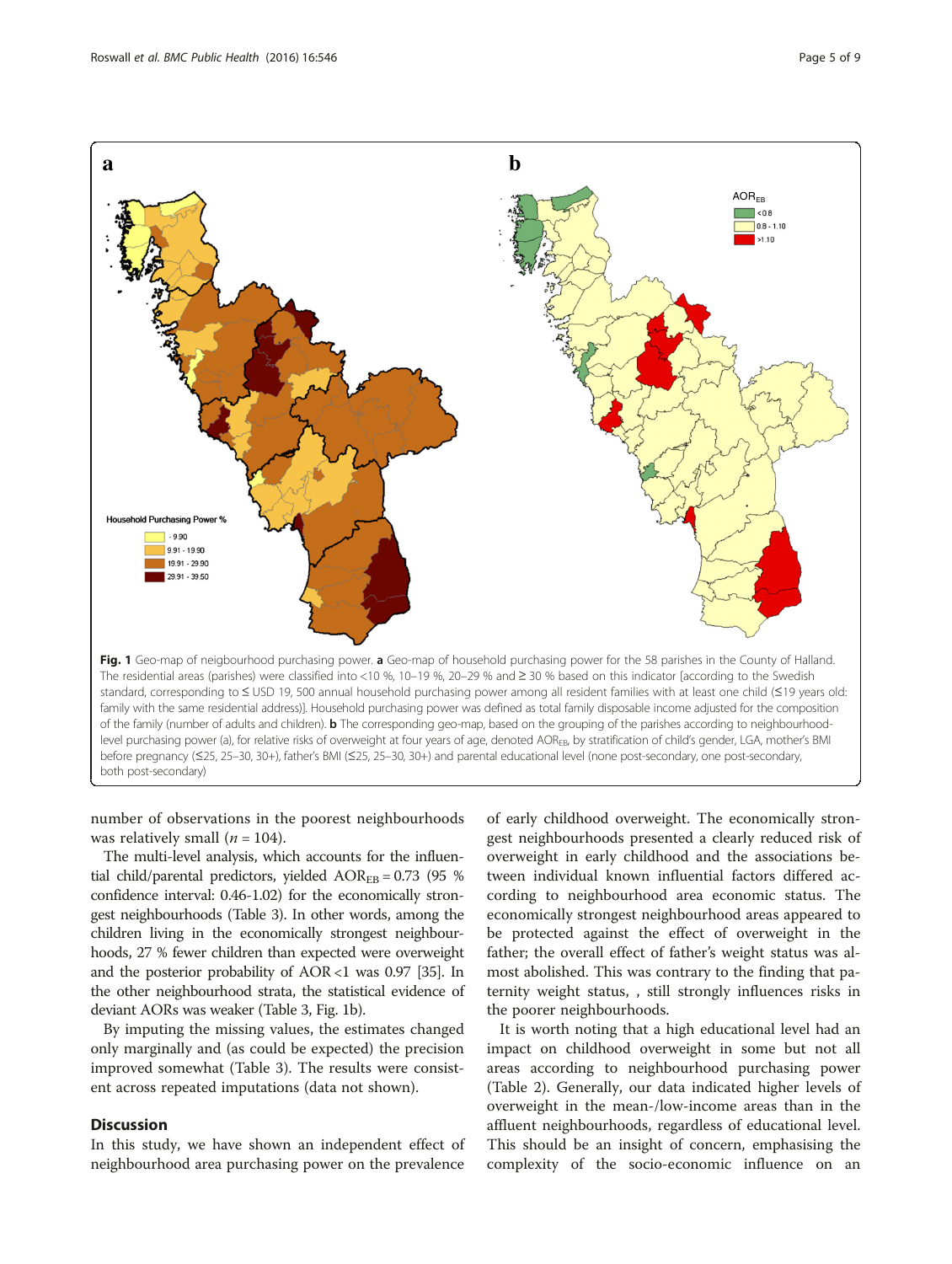|                                            | Neighbourhood purchasing power <sup>a</sup> |         |            |             |            |             |                |         |  |
|--------------------------------------------|---------------------------------------------|---------|------------|-------------|------------|-------------|----------------|---------|--|
|                                            | $<$ 10                                      |         |            | $10 - 19.9$ |            | $20 - 29.9$ |                | $30+$   |  |
|                                            | n                                           | OW (%)  | $\sqrt{n}$ | OW (%)      | $\sqrt{n}$ | OW (%)      | n              | OW (%)  |  |
| Total <sup>b</sup>                         | 310                                         | 6.8     | 746        | 13.4        | 860        | 12.4        | 104            | 13.5    |  |
| Child's gender                             |                                             |         |            |             |            |             |                |         |  |
| Male                                       | 159                                         | 7.5     | 359        | 10.3        | 446        | 12.1        | 45             | 11.1    |  |
| Female                                     | 151                                         | $6.0\,$ | 387        | 16.3        | 414        | 12.8        | 59             | 15.3    |  |
| $LGA^c$                                    |                                             |         |            |             |            |             |                |         |  |
| <b>No</b>                                  | 299                                         | 6.4     | 721        | 12.8        | 828        | 12.0        | 101            | 13.9    |  |
| Yes                                        | 11                                          | 18.2    | 24         | 33.3        | 28         | 28.6        | $\overline{2}$ | $0.0\,$ |  |
| Mother's BMI before pregnancy <sup>c</sup> |                                             |         |            |             |            |             |                |         |  |
| $\leq$ 25                                  | 227                                         | 3.7     | 535        | 11.8        | 582        | 10.7        | 67             | 11.9    |  |
| $25 - 30$                                  | 57                                          | 12.3    | 120        | 17.5        | 139        | 17.3        | 18             | 22.2    |  |
| $30+$                                      | 18                                          | 18.8    | 48         | 18.8        | 77         | 19.5        | $\overline{7}$ | 28.6    |  |
| Father's BMI <sup>c</sup>                  |                                             |         |            |             |            |             |                |         |  |
| $\leq$ 25                                  | 147                                         | 5.4     | 330        | 8.5         | 349        | 6.9         |                | 10.5    |  |
| $25 - 30$                                  | 110                                         | 6.4     | 256        | 14.1        | 298        | 14.4        | 35             | 14.3    |  |
| $30+$                                      | 15                                          | 6.7     | 46         | 28.3        | 57         | 28.1        | 10             | 30.0    |  |
| Parental educational level <sup>c</sup>    |                                             |         |            |             |            |             |                |         |  |
| None post-secondary                        | 59                                          | 6.8     | 193        | 14.0        | 348        | 16.7        | 39             | 17.9    |  |
| One post-secondary                         | 88                                          | 8.0     | 242        | 12.0        | 218        | 12.4        | 29             | 10.3    |  |
| Both post-secondary                        | 144                                         | 5.6     | 235        | 12.8        | 194        | 3.1         | 24             | 16.7    |  |

<span id="page-5-0"></span>Table 2 Number of study children (n) and percentage with overweight (OW) at four years of age in four groups of residential areas categorised by the contextual variable of neighbourhood purchasing power, totally and stratified for each selected predictor

<sup>a</sup>Proportion (%) of families with low purchasing power (according to Swedish standards; <19,500 USD annual income) among all resident families with at least one child (up to 19 years old) in a neighbourhood area (parish)

bThe total number of children in the birth cohort with data on overweight at four years of follow-up = 2,026; it was possible to geo-code 2,020 of these children<br><sup>C</sup>Predictors with missing data of Table 1 Predictors with missing data, cf. Table [1](#page-3-0)

increased risk of obesity. Sweden is known to have a high standard of living and a highly educated population. The state offers parents a well-developed parental leave programme and free child health care. The Swedish Child Health Care/Servíces are free and voluntary and encompass almost 100 % of the families with preschool children. The basic part of health supervision comprises programmes for development assessment, immunisation and health examination (the National Board of Health, 2014). The country ranks among the top countries in the Organisation of Economic Co-operation and Development (OECD) Better Life Index [[36](#page-8-0)]. This study indicates that, despite the previous facts, neighbourhood area inequalities still persist and urgently need to be addressed. In our study, neighbourhood area purchasing power was more strongly related to overweight than parental educational levels. This was also found when it came to formula feeding [[37\]](#page-8-0) and indicates a need for targeted, tailored intervention, addressing the direction of resources towards areas with increased needs. In this study, we include several different known risk factors for childhood overweight and obesity, as well as different markers of socio-economic status at individual and neighbourhood levels, possibly describing different frameworks of influence, where parental education has been more related to knowledge and beliefs and the neighbourhood purchasing power to access resources [[38, 39](#page-8-0)]. Further studies are needed to address areaspecific societal differences affecting population health at neighbourhood level.

Lifestyle factors and behaviours that are adopted very early in life tend to persist throughout life [\[24\]](#page-8-0). Studies show that investing in quality programmes and services that support the family's earliest development produces a higher rate of return than investments made later in life [\[27\]](#page-8-0).

Neighbourhood data, reflecting contextual SES, were available at parish level. It could not be assumed that each parish was a homogeneous spatial area in terms of SES. Nevertheless, it emerged that the method, when applied to categorising neighbourhood purchasing power, based on parish-level data, revealed a contextual effect. It is possible that other spatial areas might have revealed a more pronounced contextual effect. We considered neighbourhood purchasing power as the primary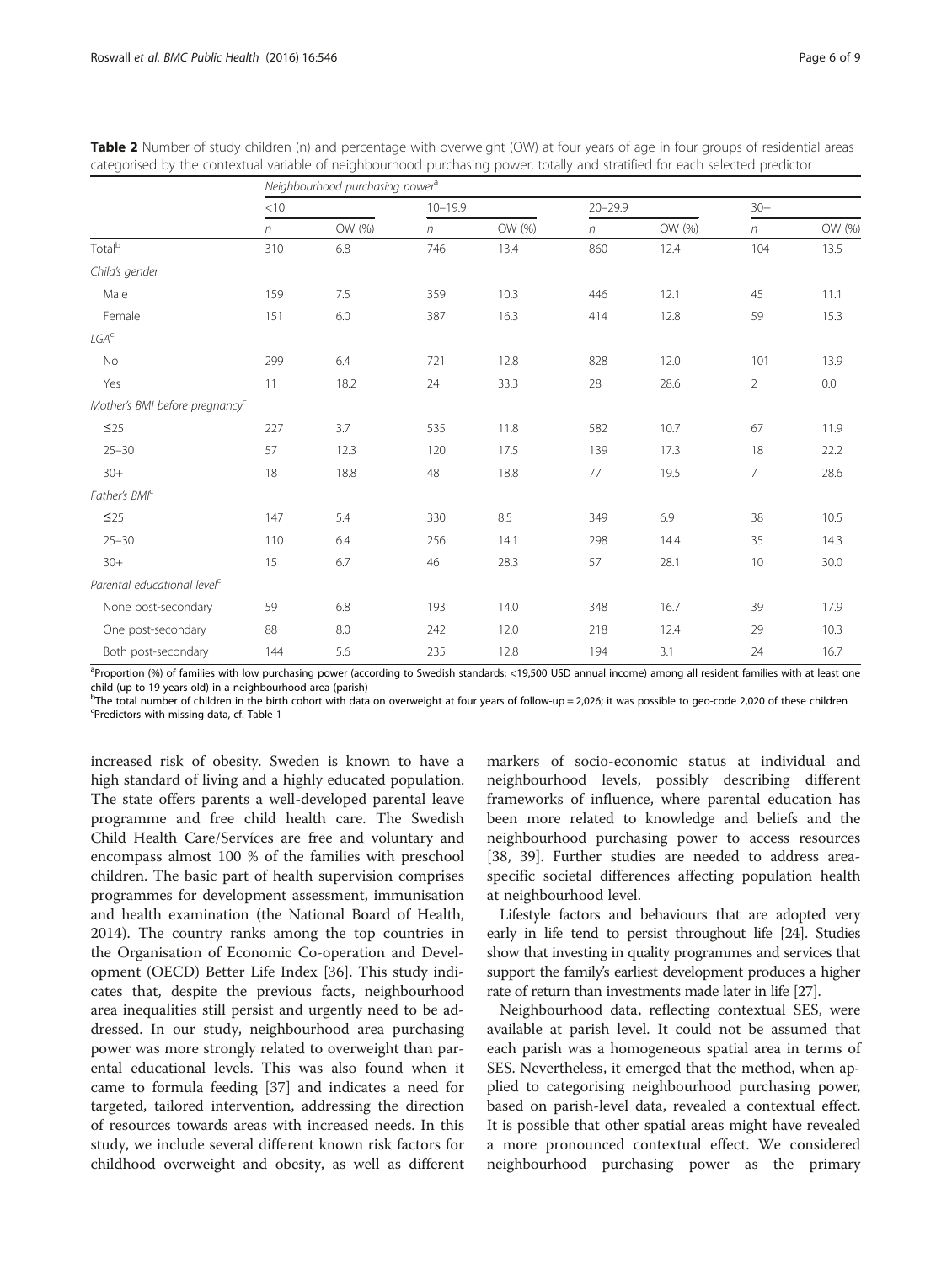<span id="page-6-0"></span>Table 3 Observed (Obs) and expected (Exp) numbers of children with overweight at four years of age, together with the results from the multi-level analysis. Moreover, an example of results obtained by imputing missing values is presented in light grey

|                                | Neighbourhood level<br>without adjustments |       |                                       | Neighbourhood level<br>with adjustments <sup>c</sup> |     |      |                                       | Neighbourhood level<br>with adjustments <sup>c</sup> |                                                 |       |                                       |                                       |  |
|--------------------------------|--------------------------------------------|-------|---------------------------------------|------------------------------------------------------|-----|------|---------------------------------------|------------------------------------------------------|-------------------------------------------------|-------|---------------------------------------|---------------------------------------|--|
|                                | Obs                                        | Exp   | <b>COR</b><br>$(95%$ CI) <sup>a</sup> | COR <sub>FR</sub><br>$(95%$ CI) <sup>b</sup>         | Obs | Exp  | <b>AOR</b><br>$(95%$ CI) <sup>d</sup> | $AOR_{FR}$<br>$(95%$ CI) <sup>e</sup>                | Obs                                             | EXD   | <b>AOR</b><br>$(95%$ CI) <sup>d</sup> | $AOR_{FR}$<br>$(95%$ CI) <sup>e</sup> |  |
| Neighbourhood purchasing power |                                            |       |                                       |                                                      |     |      |                                       |                                                      | Example of results with missing values imputed: |       |                                       |                                       |  |
| $<$ 10                         | 21                                         | 37.0  | $0.57(0.35 - 0.87)$                   | $0.67(0.46 - 0.93)$                                  | 16  | 26.6 | $0.60(0.34 - 0.98)$                   | $0.73(0.46 - 1.02)$                                  | 21                                              | 33.9  | $0.62(0.38 - 0.95)$                   | $0.74(0.51-0.99)$                     |  |
| $10 - 19.9$                    | 100                                        | 89.7  | $1.11(0.91 - 1.36)$                   | $1.09(0.90 - 1.31)$                                  | 74  | 66.6 | $1.11(0.87 - 1.39)$                   | 1.09 (0.86-1.34)                                     | 100                                             | 87.3  | 1.15 (0.93–1.39)                      | $1.11(0.91 - 1.33)$                   |  |
| $20 - 29.9$                    | 107                                        | 102.6 | 1.04 (0.86-1.26)                      | $1.03(0.85 - 1.23)$                                  | -81 | 79.8 | $1.01(0.81 - 1.26)$                   | $1.01(0.81 - 1.23)$                                  | 107                                             | 107.8 | $0.99(0.82 - 1.20)$                   | $0.99(0.81 - 1.17)$                   |  |
| $30+$                          | 14                                         | 12.6  | $1.11(0.61 - 1.86)$                   | $1.03(0.67 - 1.48)$                                  | 12  | 9.3  | $.28(0.66 - 2.24)$                    | $1.13(0.69 - 1.62)$                                  | 14                                              | 13.1  | $1.07(0.59 - 1.80)$                   | $1.01(0.66 - 1.40)$                   |  |

<sup>a</sup>Crude overweight ratio = Obs/Exp (95 % confidence interval)

b Empirical Bayes-adjusted COR (95 % confidence interval)

c Data were stratified by child's gender, LGA, mother's BMI before pregnancy (≤25, 25–30, 30+), father's BMI (≤25, 25–30, 30+) and parental educational level (none post-secondary, one post-secondary, both postsecondary), in order to adjust for potential confounding across the neighbourhoods

<sup>d</sup>Adjusted overweight ratio = Obs/Exp (95 % confidence interval)

e Empirical Bayes-adjusted AOR (95 % confidence interval)

f Proportion (%) of families with low purchasing power (according to Swedish standards; <19,500 USD annual income) among all resident families with at least one child (up to 19 years old) in a neighbourhood area (parish)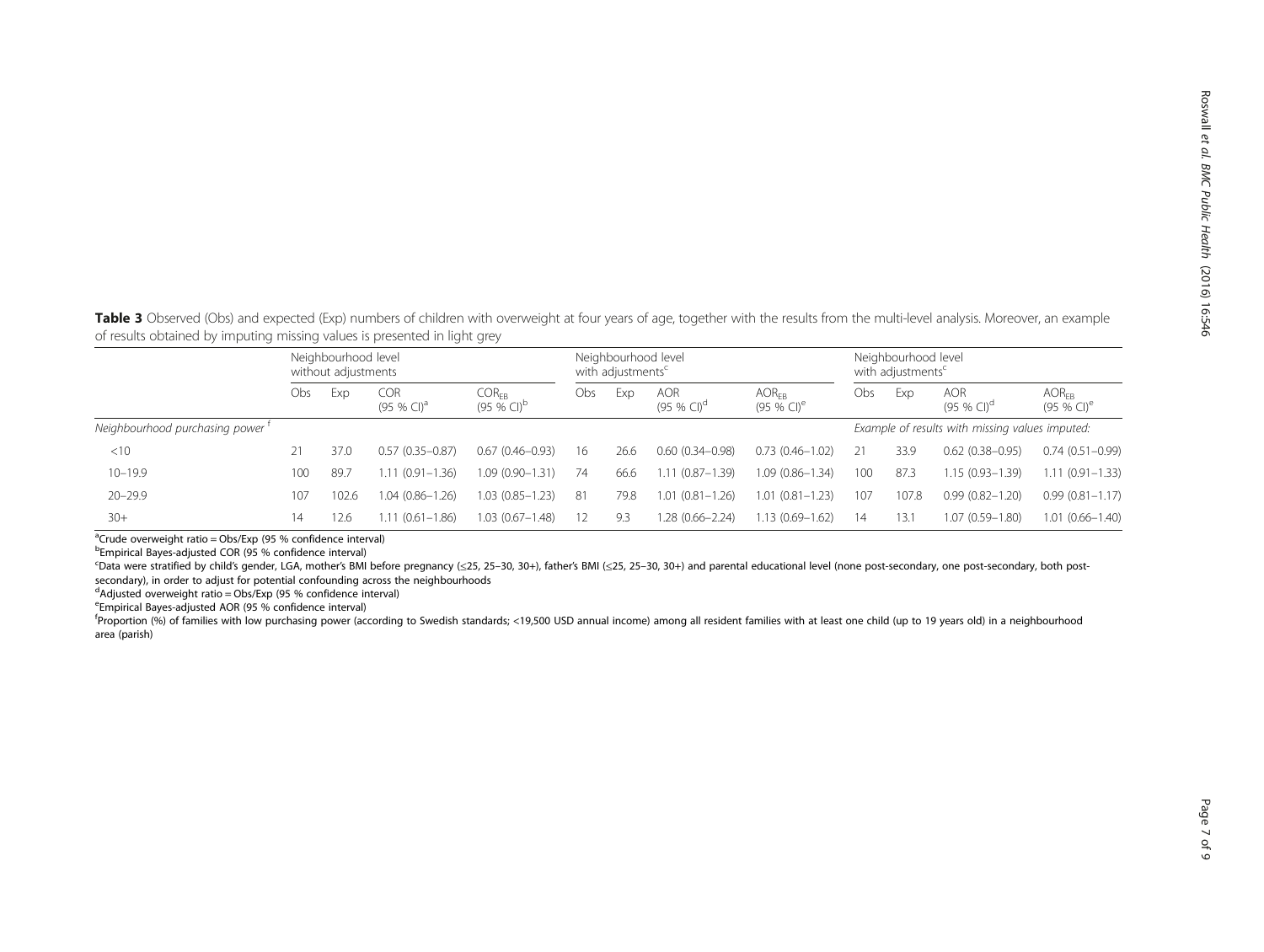<span id="page-7-0"></span>indicator of neighbourhood socio-economy. The indicator takes only resident families with at least one child  $(\leq 19$  years of age) into consideration and the elderly population is ignored.

The socio-economic statistics applied here were from May 2014 (when the children were 5.3- 6.5 years of age instead of four years), which could be seen as a weakness, but this was only a minor concern, as the neighbourhood characteristics appeared to be stable over the years [14]. Approximately 12 % of four-year-old children in our study presented with overweight according to the IOTF, but the rates ranged from 6.8 to 13.5 %, depending on neighbourhood area purchasing power.

#### Conclusion

A lower than expected prevalence of overweight at four years of age in the economically strongest neighbourhoods suggests a contextual influence, even though residual confounding of uncontrolled parental/child factors cannot be ruled out. This finding should prompt studies to acquire more knowledge about potentially modifiable factors that differ between neighbourhoods and are related to childhood overweight, providing a basis for tailored, targeted interventions.

#### Abbreviations

AOR, adjusted overweight ratio; AOR,<sub>EB</sub> The empirical Bayes-adjusted estimate of adjusted overweight ratio; BMI, body mass index; CI, confidence interval ; COR, crude overweight ratio; H<sup>2</sup>GS, Halland Health and Growth Study; LGA, large for gestational age; OECD, Organization of Economic Co-operation and Development; SDS, standard deviation scores; SES, socio-economic status.

#### Acknowledgements

We thank the participating families in the  $H^2$ GS. We also thank all the nurses at the Child Healthcare Centres for their assistance in recruiting and collecting the questionnaires. This study was supported by a grant from the Research and Development Department, Halland.

#### Funding

This study was supported by grants from the Research and Development Department, Halland.

#### Availability of data and materials

To secure the integrity of the study children and their families, we feel prohibited to publish raw data files on line to support this manuscript. The reason for this is that the data file contains sensitive information, e.g. socioeconomic data and place of residence. Some parishes in the study area are too small to safeguard the total integrity of the families.

#### Authors' contributions

JR, GAT, BA, SB and JD conceived and designed the study. US and AH performed the data entry and analysis. All the authors contributed to writing and reviewing the final paper. All authors read and approved the final manuscript.

#### Competing interests

The authors declare that they have no competing interests.

#### Consent for publication

Not applicable.

#### Ethics approval and consent to participate

The study was approved by The Regional Ethical Review Board in Lund (Dnr299/2007).

#### Author details

<sup>1</sup> Department of Paediatrics, Halland Hospital, Halmstad, Sweden. <sup>2</sup>Department of Paediatrics, Institute of Clinical Sciences at the Sahlgrenska Academy, University of Gothenburg, Gothenburg, Sweden. <sup>3</sup>Department of Research & Development, Region Halland, Halmstad, Sweden. <sup>4</sup>Child Health Care Unit, Region Halland, Kungsbacka, Sweden. <sup>5</sup>Primary Health Care Unit, Department of Public Health and Community Medicine, Institute of Medicine, The Sahlgrenska Academy, University of Gothenburg, Gothenburg, Sweden. <sup>6</sup> Research and Development Centre Spenshult, Halmstad, Sweden.<br><sup>7</sup> Health Metrics Unit, Department of Public Health and Community Medicin <sup>7</sup> Health Metrics Unit, Department of Public Health and Community Medicine, Institute of Medicine, The Sahlgrenska Academy, University of Gothenburg, Gothenburg, Sweden.

#### Received: 14 November 2015 Accepted: 29 June 2016 Published online: 11 July 2016

#### References

- 1. Ahrens W, Pigeot I, Pohlabeln H, De Henauw S, Lissner L, Molnar D, Moreno LA, Tornaritis M, Veidebaum T, Siani A. Prevalence of overweight and obesity in European children below the age of 10. Int J Obes (Lond). 2014; 38 Suppl 2:S99–S107.
- 2. Cattaneo A, Monasta L, Stamatakis E, Lioret S, Castetbon K, Frenken F, Manios Y, Moschonis G, Savva S, Zaborskis A, et al. Overweight and obesity in infants and pre-school children in the European Union: a review of existing data. Obesity reviews : an official journal of the International Association for the Study of Obesity. 2010;11(5):389–98.
- 3. Moraeus L, Lissner L, Yngve A, Poortvliet E, Al-Ansari U, Sjoberg A. Multilevel influences on childhood obesity in Sweden: societal factors, parental determinants and child's lifestyle. Int J Obes (Lond). 2012;36(7):969–76.
- 4. Eriksson JG, Forsen T, Tuomilehto J, Osmond C, Barker DJ. Early adiposity rebound in childhood and risk of Type 2 diabetes in adult life. Diabetologia. 2003;46(2):190–4.
- 5. Whitaker RC, Wright JA, Pepe MS, Seidel KD, Dietz WH. Predicting obesity in young adulthood from childhood and parental obesity. N Engl J Med. 1997;337(13):869–73.
- 6. Freedman DS, Mei Z, Srinivasan SR, Berenson GS, Dietz WH. Cardiovascular risk factors and excess adiposity among overweight children and adolescents: the Bogalusa Heart Study. J Pediatr. 2007;150(1):12–7. e12.
- 7. Boney CM, Verma A, Tucker R, Vohr BR. Metabolic syndrome in childhood: association with birth weight, maternal obesity, and gestational diabetes mellitus. Pediatrics. 2005;115(3):e290–6.
- 8. Ong KK, Ahmed ML, Emmett PM, Preece MA, Dunger DB. Association between postnatal catch-up growth and obesity in childhood: prospective cohort study. BMJ. 2000;320(7240):967–71.
- 9. Parsons TJ, Power C, Manor O. Fetal and early life growth and body mass index from birth to early adulthood in 1958 British cohort: longitudinal study. BMJ. 2001;323(7325):1331–5.
- 10. Wang X, Liang L, Junfen FU, Lizhong DU. Metabolic syndrome in obese children born large for gestational age. Indian J Pediatr. 2007;74(6):561–5.
- 11. Lamerz A, Kuepper-Nybelen J, Wehle C, Bruning N, Trost-Brinkhues G, Brenner H, Hebebrand J, Herpertz-Dahlmann B. Social class, parental education, and obesity prevalence in a study of six-year-old children in Germany. Int J Obes (Lond). 2005;29(4):373–80.
- 12. Oken E, Levitan EB, Gillman MW. Maternal smoking during pregnancy and child overweight: systematic review and meta-analysis. Int J Obes (Lond). 2008;32(2):201–10.
- 13. Yu Z, Han S, Zhu J, Sun X, Ji C, Guo X. Pre-pregnancy body mass index in relation to infant birth weight and offspring overweight/obesity: a systematic review and meta-analysis. PLoS One. 2013;8(4), e61627.
- 14. Grow HM, Cook AJ, Arterburn DE, Saelens BE, Drewnowski A, Lozano P. Child obesity associated with social disadvantage of children's neighborhoods. Soc Sci Med. 2010;71(3):584–91.
- 15. Lakshman R, Elks CE, Ong KK. Childhood obesity. Circulation. 2012;126(14):1770–9.
- 16. Ogden CL, Carroll MD, Curtin LR, Lamb MM, Flegal KM. Prevalence of high body mass index in US children and adolescents, 2007–2008. JAMA. 2010;303(3):242–9.
- 17. Wijnhoven TM, van Raaij JM, Spinelli A, Starc G, Hassapidou M, Spiroski I, Rutter H, Martos E, Rito AI, Hovengen R, et al. WHO European Childhood Obesity Surveillance Initiative: body mass index and level of overweight among 6-9-year-old children from school year 2007/2008 to school year 2009/2010. BMC Public Health. 2014;14:806.